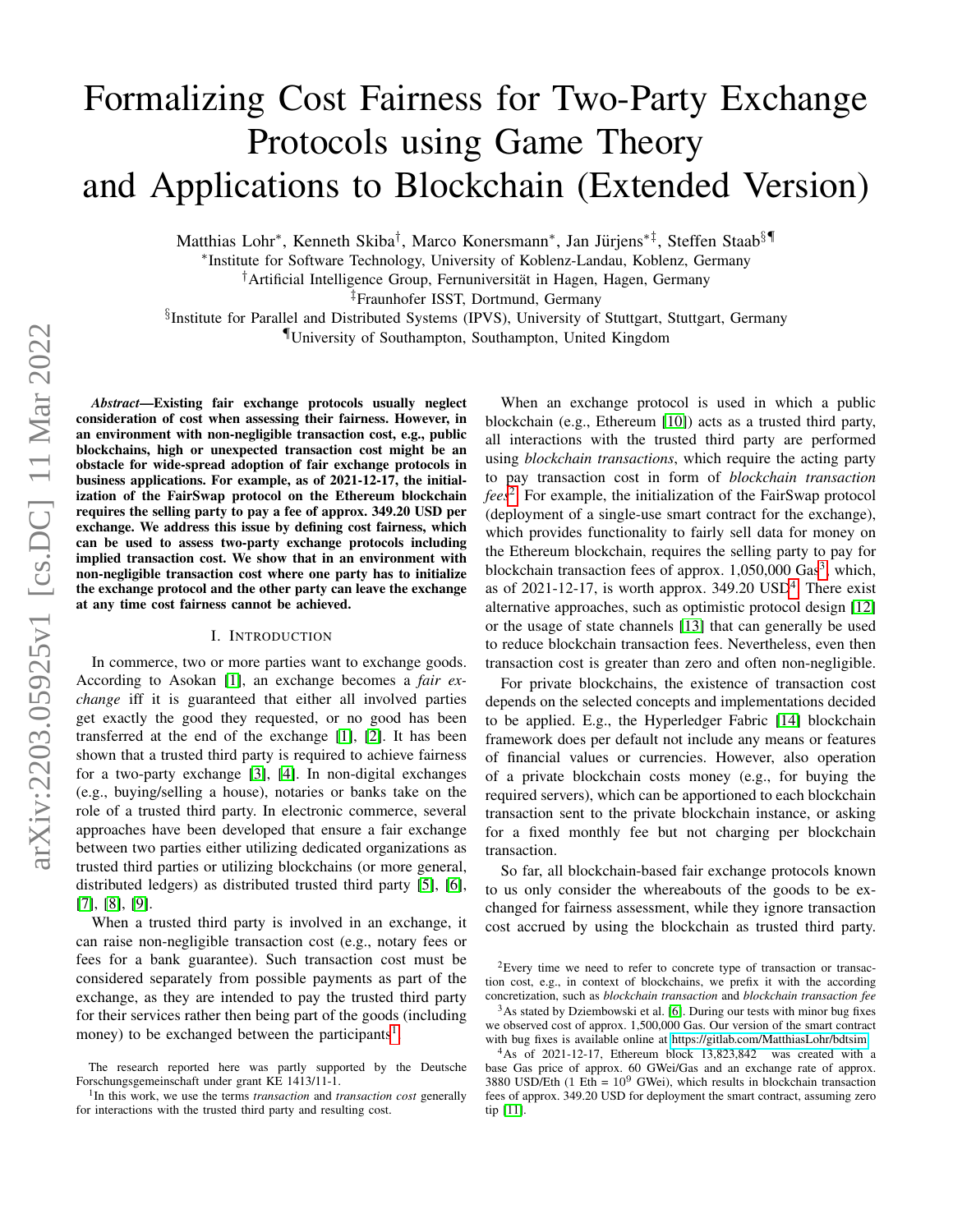<span id="page-1-0"></span>

Fig. 1: Diagram of exemplary action sequence for a grieving attack, conducted by B. *Initialization* is an action where A pays fees to the Trusted Third Party in the belief that  $B$  will continue the targeted exchange.

This opens the possibility for a *grieving attack* [\[7\]](#page-8-6) as it is shown in Figure [1,](#page-1-0) where an unfaithful party  $B$  causes a faithful party A to initiate an exchange with a transaction that accrues transaction cost and then leaves without finishing the exchange. Doing so, an attacker can harm the attacked party (e.g., business opponent) with only low or even zero cost for the attacker while the attacked party has to bear possibly non-negligible transaction cost for the initialization. Due to blockchain anonymity<sup>[5](#page-1-1)</sup>, the faithful party cannot reliably distinguish between a repeated request from the same unfaithful party or a new party. Even given an exchange that is proven to be fair following the definition by Asokan [\[1,](#page-8-0) p. 9f], a faithful party may either accept incoming requests and risk bearing the costs of a grieving attack, or not accept incoming requests at all and thus not complete their planned exchange of goods.

This raises the question of what an exchange protocol has to achieve in order to be fair *and* resilient against grieving attacks. We will introduce a formal definition of *cost fairness* to address the following research questions:

- <span id="page-1-3"></span>RQ 1 How can two-party exchange protocols be modeled so that transaction cost is taken into account?
- <span id="page-1-4"></span>RQ 2 How can the fairness of two-party exchange protocols be assessed regarding transaction cost?
- <span id="page-1-5"></span>RQ 3 How to achieve cost fairness for public blockchain-based two party exchange protocols (e.g., FairSwap)?
- <span id="page-1-6"></span>RQ 4 How to achieve cost fairness for private blockchainbased two party exchange protocols?

In order to introduce the topic and provide the foundations our work bases on, we describe related work in Section [II.](#page-1-2) Our first contribution, a model for two-party fair exchange protocols, answering RQ [1,](#page-1-3) is presented in Section [III.](#page-2-0) To answer RQ [2,](#page-1-4) as our second contribution, we provide a definition for *partial cost fairness* and *full cost fairness* in Section [IV.](#page-5-0) Our third contribution consists of two theorems, presented in Section [V,](#page-5-1) addressing the achievability of partial cost fairness and full cost fairness, especially in the context of blockchains. We discuss our contributions and use these theorems to answer RQ [3](#page-1-5) and RQ [4](#page-1-6) in Section [VI.](#page-6-0) We summarize our work and conclude in Section [VII.](#page-7-0)

This paper is the extended version of the short paper published by Lohr et al. [\[16\]](#page-8-15).

# II. RELATED WORK

<span id="page-1-2"></span>Cost fairness has been informally defined by Lohr et al. [\[17\]](#page-8-16). Our work provides a formal underpinning for cost fairness that allows for modeling exchange protocols and for assessing them regarding cost fairness. To this end, we use game theory as a formal framework and apply our model to blockchain-based exchange protocols.

# *A. Fair Exchange*

The term *fair exchange* describes the challenge of two or more parties that want to exchange their own goods with the guarantee that, despite absence of mutual trust, no party can gain advantage over the other parties [\[2\]](#page-8-1). In this context, several definitions of fairness have been presented as well as different approaches for designing fair exchange protocols, which claim to ensure a fair exchange (fairness as defined by Asokan [\[1\]](#page-8-0)) as long as at least one party follows the fair exchange protocol [\[18\]](#page-8-17), [\[19\]](#page-8-18), [\[20\]](#page-8-19), [\[21\]](#page-8-20), [\[22\]](#page-8-21), [\[23\]](#page-8-22), [\[1\]](#page-8-0). It has been shown that it is impossible to achieve fair exchange without involving a trusted third party [\[3\]](#page-8-2), [\[4\]](#page-8-3). None of the approaches referenced above considers possible transaction cost of involving a trusted third party in an exchange.

#### *B. Game Theory*

In general, game theory deals with making strategic decisions when two or more parties interact with each other. In game theory, the parties are referred to as players, which can choose between and follow different strategies to conduct and finish the interaction in the best way for the individual party by maximizing their payoffs [\[24\]](#page-8-23).

Game theory already has been applied to the field of fair exchange [\[25\]](#page-8-24), [\[26\]](#page-8-25), [\[2\]](#page-8-1): A fair exchange can be interpreted as multi-party game, where the fair exchange protocol can be represented by a game tree and the parties (players) involved in the exchange can choose between different strategies (e.g., "behave faithfully" or "cheat"). Buttyán and Hubaux introduced game theory as an approach for a formal framework, which can be used to assess and compare different types of fairness [\[26\]](#page-8-25). While their model can be used to assess fairness of exchange protocols, it lacks the ability to assess other aspects of an exchange protocol such as the cost of involving a trusted third party.

For our work, we adopt and modify the general idea of Buttyán and Hubaux of modeling an exchange protocol using game theory to consider the values of the items to be exchanged as well as the transaction cost, which may arise during an exchange, furthermore additional expenses or revenues such as security deposits, paying or receiving a compensation.

<span id="page-1-1"></span><sup>&</sup>lt;sup>5</sup>It has been shown by, e.g., Biryukov and Tikhomirov that there exist several but unreliable methods for identity deanonymization on blockchains such as Bitcoin [\[15\]](#page-8-14). We assume that deanonymization might not be sufficiently reliable to prevent grieving attacks.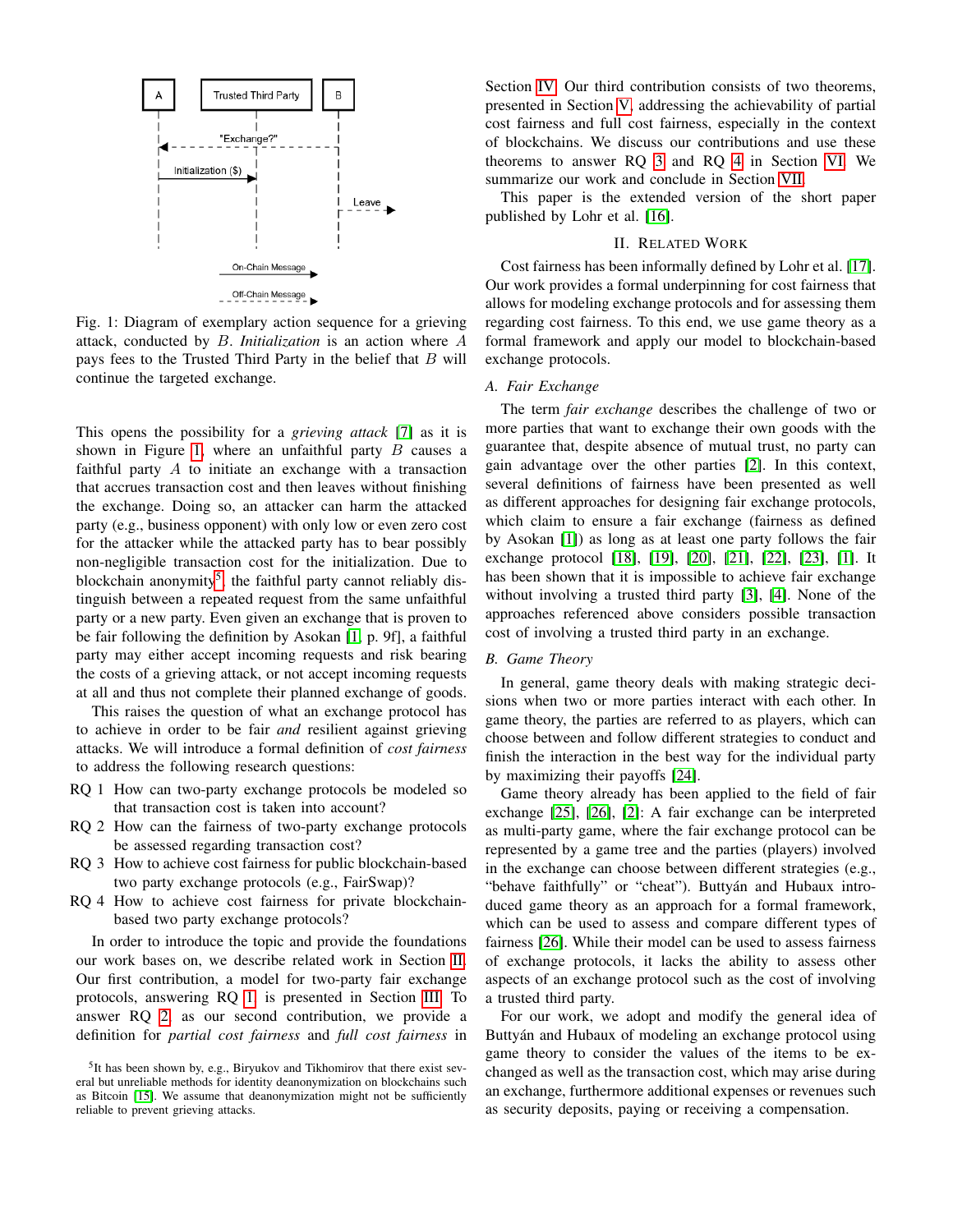# *C. Blockchain*

A blockchain is an append-only data structure reflecting a state (e.g., bank account balances, variable values), where each state update is collected into a so-called block, which gets appended to the existing data structure. All modifications to the data can be verified against a set of rules for allowed modifications and no single entity can prevent or enforce something related to the data without the support of the majority of blockchain participants [\[27\]](#page-8-26). Further research and development has extended the concept to support Turing-complete programs for formalizing modification rules, usually referred to as *smart contracts*, e.g., in context of the Ethereum blockchain [\[10\]](#page-8-9). Ethereum smart contracts are computer programs, whose source code is added as bytecode to the blockchain data. This way, everybody who downloads the Ethereum data can execute the program and verify the results submitted to the network by other participants<sup>[6](#page-2-1)</sup>.

Several approaches implement a trusted third party for fair exchange using Ethereum smart contracts [\[6\]](#page-8-5), [\[9\]](#page-8-8), [\[7\]](#page-8-6). This is usually done by providing a proof of successful transfer or a proof of misbehavior to the smart contract implementing the trusted third party, who will either forward or pay back the payment if the proof can be verified. Typically, blockchainbased fair exchange protocols are designed to conduct an exchange of data for money, usually in form of a blockchainspecific financial equivalent, which is often referred to as crypto-currency. Alternatively, also non-fungible tokens could be exchanged, such as digital ownership representations of physical objects (e.g., house, car).

# <span id="page-2-0"></span>III. MODELING EXCHANGE PROTOCOLS USING GAME **THEORY**

In this section, we present our model of an exchange protocol using game theory, building upon the work of Buttyan´ and Hubaux [\[26\]](#page-8-25).

### <span id="page-2-3"></span>*A. Extensive Game*

We will build on the notion of an *extensive game*, which can be formalized using as follows:

A *game tree* [\[24\]](#page-8-23), [\[28\]](#page-8-27) (see Figure [2](#page-2-2) for an example) is a tree that depicts all possible ways to play a game.

<span id="page-2-4"></span>**Definition III.1** (Game Tree [\[24\]](#page-8-23)). *A* game tree  $T =$  $(V, E, \mathcal{P}, o, \vec{p})$  *is a directed tree with a set of vertices* V *with root*  $v_0 \in V$ *, a set of edges*  $E \subseteq V \times V$  *called moves, a set of n* players  $P$ , *a* labeling function  $o: V \rightarrow P$ , which labels *each non-terminal vertex*  $v \in V$  *with a player*  $P \in \mathcal{P}$  *to* own  $v$  *and a labeling function*  $\vec{p}(v) = (p_{P_1}, ..., p_{P_n})$ , which labels *each terminal vertex*  $v \in V$  *with an n-tuple of numbers called* payoff*, which defines the individual payoff for each player* P<sup>i</sup> *.*

<span id="page-2-2"></span>

Fig. 2: Example of a game tree with players A and B exchanging data for money with different orders of payment and data transfer.

Each vertex  $v$  represents a possible state of the game to which T belongs. Being in a state that is represented by  $v \in V$ , player  $P = o(v)$ ,  $P \in \mathcal{P}$  is responsible to choose the next move, represented by  $e = (v, v')$ ,  $e \in E$ ,  $v' \in V$ , leading to a new state  $v'$ .

The behavior of players resulting in the selection of the next move in an extensive game is described by a *strategy*. For simplicity reasons, we only provide a basic definition of a strategy, which covers the aspects required for our work. For a detailed and more formal definition of strategy we refer to Morris [\[24\]](#page-8-23).

Definition III.2 (Strategy). *A* strategy S *for player* P *is represented by a partial function called* choice function  $c_P$ :  $V \rightarrow V$ , which for each  $v \in V : o(v) = P$  returns a child  $v'$  of v with  $(v, v') \in E$  being the next move chosen by P *following strategy* S*.*

The set of all available strategies to a player is called *strategy set*:

Definition III.3 (Strategy Set [\[24\]](#page-8-23)). *For player* P *a* strategy set  $\Sigma = \{S_1, ..., S_m\}$  *is the set of all possible strategies of P.* 

Using the previously defined terms, we can now define an extensive game:

Definition III.4 (Extensive Game [\[24\]](#page-8-23)). *An* extensive game *is*  $\emph{defined as $\Gamma=(T,\mathcal{P},\{\Sigma_{P_1},...,\Sigma_{P_n}\})$ with game tree $T$, set of$ *players*  $P = \{P_1, ..., P_n\}$  and their strategy sets  $\Sigma_{P_1}, ..., \Sigma_{P_n}$ .

### *B. Moves of an Extensive Game*

Using the terms defined in Section [III-A,](#page-2-3) we introduce our model of an exchange protocol based on game theory. For simplicity reasons, we only consider two-party exchange protocols and postpone the expansion to  $n$ -party exchange protocols to future work. Similar to Buttyán and Hubaux [\[26\]](#page-8-25), we do not consider the trusted third party to be in the set of players, since we assume that it always behaves deterministically according to the protocol and will never act on its own, only at the instigation of a player.

<span id="page-2-1"></span> $6$ Despite theoretically possible, not every node connected to the Ethereum network does this kind of verification. It is up to the node's administrator to decide if he is willing to invest the computational power and therefore has to pay for the required energy to support the blockchain by enabling the verification mechanisms. Alternatively, a node will accept all blocks of the longest chain of blocks.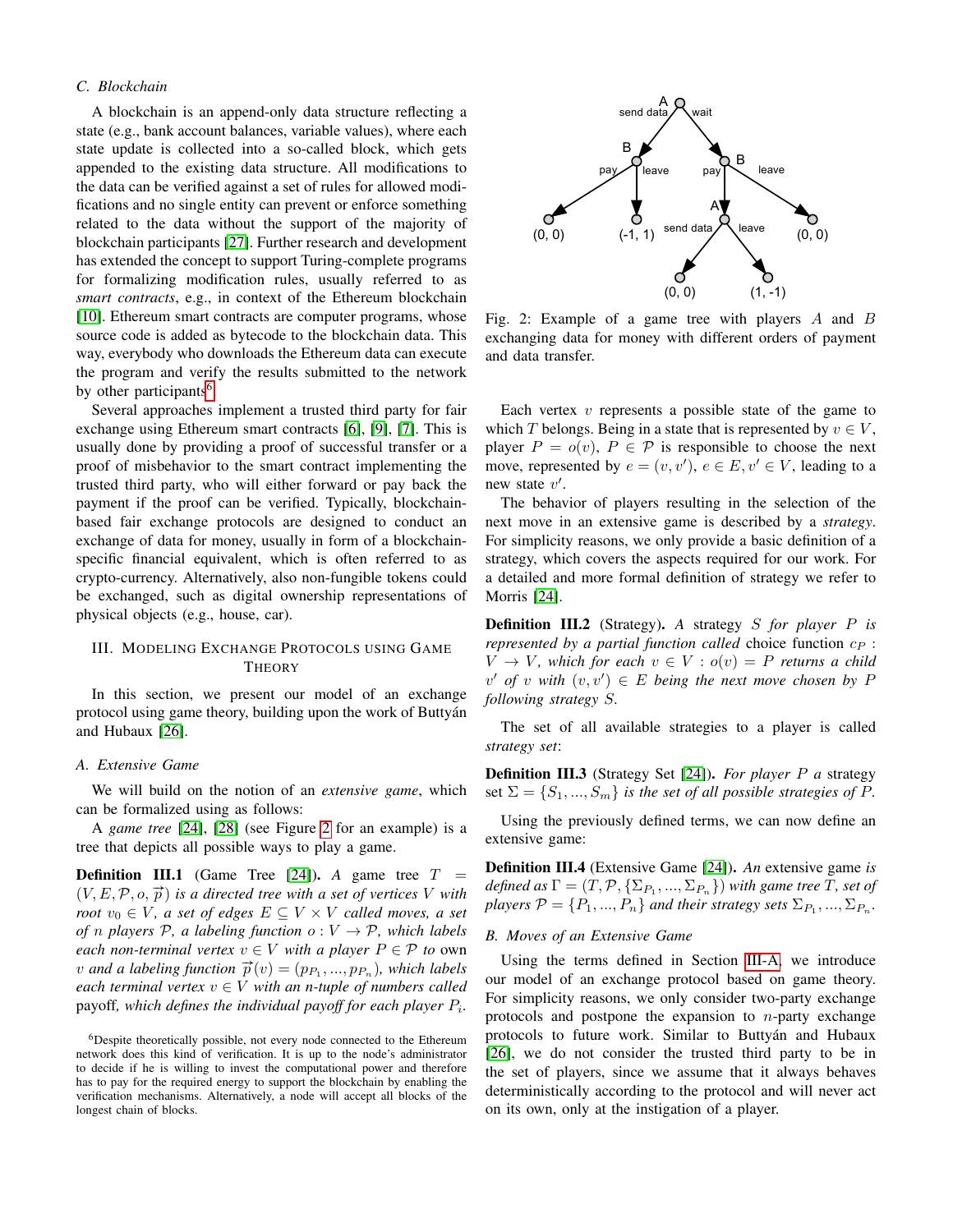We assume a two-party exchange with parties  $\mathcal{P} = \{A, B\}$ who are interested to exchange their items  $\iota_A$  and  $\iota_B$ . We assume that A and B agreed on using the exchange protocol  $\mathcal{X}$ (we will provide the formal definition of an exchange protocol in Definition [III.7\)](#page-4-0), but neither  $A$  nor  $B$  can technically be coerced to follow  $X$  during the exchange. In order to conduct the exchange, A and B can choose their strategies  $S_A$  and  $S_B$  from their strategy sets  $\Sigma_A$  and  $\Sigma_B$ . We denote the set of conducted moves of  $A$  with  $E_A$  and the set of conducted moves of B with  $E_B$ .

Each move can impact the state of the exchange, e.g., a payment can be conducted or the item (or parts of it, if the item is divisible, e.g., in context of gradual release [\[18\]](#page-8-17)) can be handed over between the parties. We reflect these state changes by a tuple of attributes, which represent the move's effects on the ongoing exchange:

**Definition III.5** (Move Attributes). Let  $e \in E$  be an edge in a *game tree*  $T$  *of an extensive game*  $\Gamma$ *. Let*  $\mathcal{P} = \{A, B\}$  *be the set of players in* Γ*. Let, w.l.o.g.,* A *be the player conducting* e. We define a tuple  $a(e) = (\overline{\rho_e}, cost_e, deposit_e, \overline{comp_e})$  to *be the move attributes of e, where*  $\overrightarrow{\rho_e} = (\rho_e^A, \rho_e^B)$  *is a vector of shares of the item transferred to* A *and* B *during* e *with*  $0 \le \rho_e^P \le 1$ ,  $P \in \mathcal{P}$ ,  $cost_e \ge 0$  *is the transaction cost that has to be paid by* A *to the trusted third party for conducting* e, deposit<sub>e</sub>  $\in \mathbb{R}$  are the funds deposited or retracted by A conducting e and  $\overline{comp_e} = (comp_e^A, comp_e^B)$  with  $comp_e^P$ , P ∈ P *is a vector of the compensations paid out to player* P *in this move* e*.*

The *item share*  $\rho_e^A$  refers to the portion of the item  $\iota_B$ , which is released to  $A$  in move  $e$ . Indivisible items such as a valuable painting can only be transferred in one piece, in which case  $\rho_e^A \in \{0, 1\}$ . Divisible items such as money or data can also be transferred in steps, in which case  $0 \le \rho_e^A \le 1$ . Note that A may do a move e that releases an item share  $\rho_e^B$  to B. The same move *e* may also trigger that another item share  $\rho_e^A$  is released to A himself.

The *transaction cost*, denoted with  $cost_e$ , describes the fees the party conducting move  $e$  has to pay to the trusted third party for conducting move e.

In order to enable the trusted third party to punish an unfaithfully behaving party and to compensate a faithfully behaving party, an exchange protocol can require to make a *deposit*, which is managed by the trusted third party. The total amount of deposit is tracked per party. A party can change its total deposit in a move e by amount  $\text{deposit}_e$  ( $\text{deposit}_e > 0$ for depositing,  $deposit_e < 0$  for retracting and  $deposit_e = 0$ for not changing the total amount of the party conducting move e).

If B behaves unfaithfully, an exchange protocol can be designed to compensate A.  $comp_e^A$  denotes the compensation paid to  $A$  by the trusted third party in move  $e$ .

Usually, a trusted third party does not use its own money to pay out compensations. Instead, the compensation paid out (e.g., to a faithful party) is taken from deposits made before (e.g., from the unfaithful party). Additionally, for our work we assume the environment, in which the exchange protocol is running, to be a financially closed system. Therefore, the amount of total compensation paid out can never exceed the total amount of deposits not retracted at the end of the exchange, considering the conducted moves of all players  $P_i \in \mathcal{P}$ , where  $\mathcal{P} = \{A, B\}$ :

<span id="page-3-0"></span>
$$
\sum_{P_i \in \mathcal{P}} \left( \sum_{e \in E_{P_i}} \left( \text{deposit}_{e} - \sum_{P_j \in \mathcal{P}} \text{comp}_e^{P_j} \right) \right) \ge 0 \tag{1}
$$

Note that a move  $e$  conducted by  $A$  can cause compensations payouts to  $A$  as well as to  $B$ .

In an exchange of a good for a monetary payment both, the good and the monetary payment, are modeled as items  $\iota_{good}$  and  $\iota_{money}$  of the exchange protocol. Both goods and money can temporarily be owned by the trusted third party acting as escrow, but only if the good or the money becomes available for the requesting party this is reflected by an item share  $\rho > 0$ . E.g., in an exchange using a blockchain-based trusted third party, sending money to the trusted third party does not make it available to one of the parties (therefore  $\rho = 0$ ) while sending unencrypted data to the trusted third party will make it available to everyone (because of the public readability of a blockchain), including the requesting party, therefore  $\rho > 0$ .

Example III.1 (Move Attributes). *We assume an extensive game with two players* A *and* B*. We assume that* A *is the party conducting the move* e*. We give three different examples:*

- $a(e) = ((0, 1), 50, 0, (0, 0))$  The move of A makes the *item fully available to* B*, charged by the trusted third party with transaction cost*  $cost_e = 50$ .
- $a(e) = ((0.5, 0), 0, 100, (0, 0))$  The move of A reveals *half of* B*'s item to* A*.* A *deposits an amount of 100 to the trusted third party that could be used as payment for* B *in later moves.*
- $a(e) = ((0, 0), 0, -100, (150, 0)) A$  *withdraws 100 from the funds* A *deposited with the trusted third party. This is only possible if more than 100 have been deposited by* A *before and were not used for paying or compensating* B*. Additionally,* A *retrieves 150 as payment or compensation from the funds deposited by* B*.*

Even if A and B have agreed on using an exchange protocol  $X$  for their exchange, they usually cannot technically be coerced to conduct a specific move  $e \in E$  of X. Therefore, an exchange protocol  $X$  needs to differentiate between *possible* and *allowed* moves. In our model, a game tree  $T = (V, E, \mathcal{P}, o, \vec{p})$  contains all *possible* moves  $e \in E$  for players  $P \in \mathcal{P}$ . We label moves *allowed* by an exchange protocol  $X$  to be faithful and all other moves to be unfaithful using the following function:

**Definition III.6** (Faithfulness). Let  $e = (v, v') \in E$  be an *edge in a game tree*  $T, v \in V$  *be the parent and*  $v' \in V$ *one of its child nodes. We define a total function* faithful? :  $E \rightarrow \{faithful, unfaithful\}$  *that returns for each move e if e*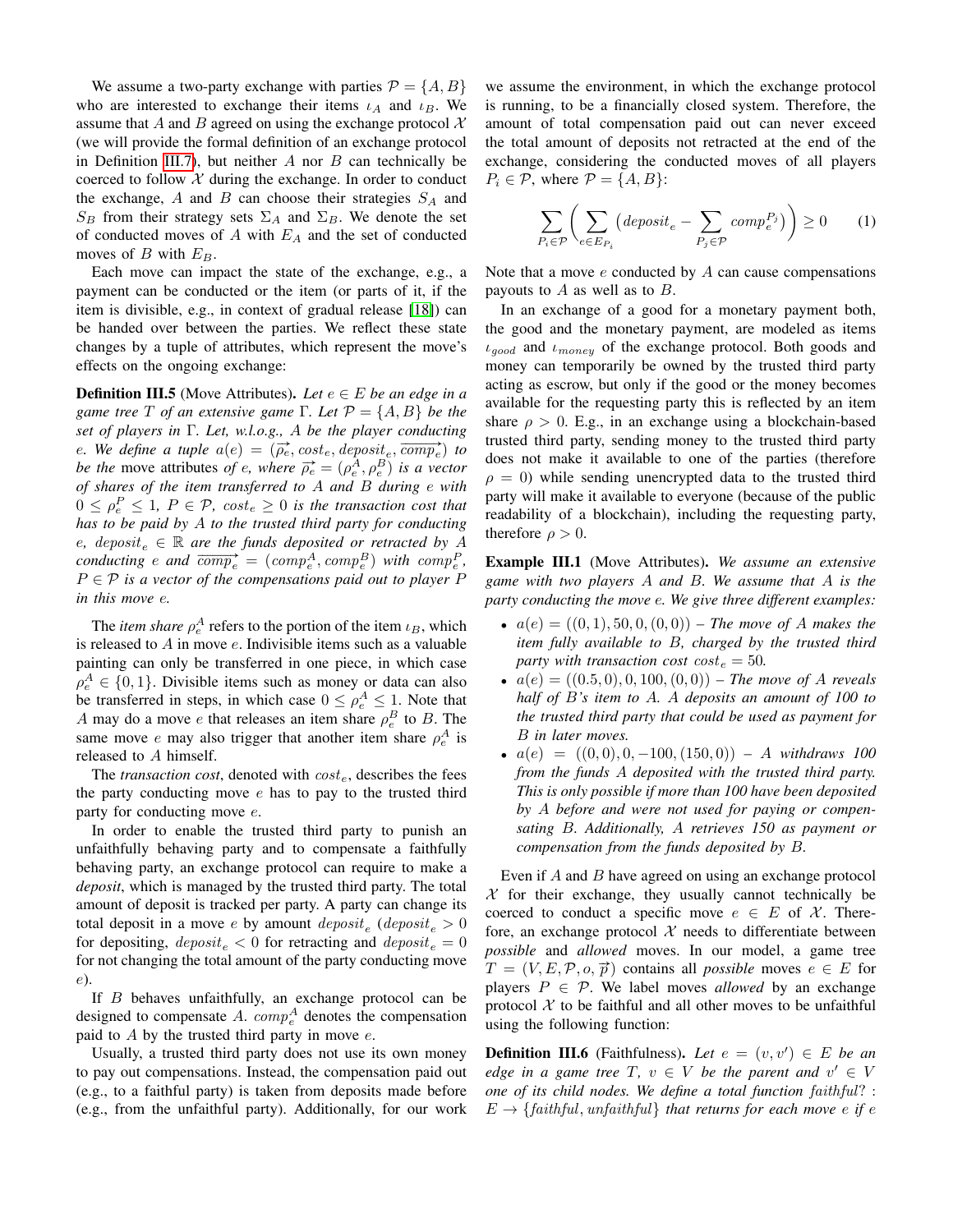*is considered to be faithful or unfaithful behavior of player*  $A = o(v)$ .

Using the definitions presented before, we can now formally define an *exchange protocol* to be a tuple of an extensive game Γ, a function  $a(e)$  that returns move attributes for each move of the game tree of  $\Gamma$  and a function  $faithful?(e)$  that labels moves to be faithful or unfaithful behavior according to the exchange protocol:

<span id="page-4-0"></span>Definition III.7 (Exchange Protocol). *We define an* exchange protocol X = (Γ, a, faithful?) *as an extensive game* Γ *together with a function* a(e) *for retrieving move attributes and a function for determining the faithfulness of a move*  $faithful?(e)$ ,  $e \in E$  *of the game tree of*  $\Gamma$ .

An exchange protocol  $X$  is called *fair exchange protocol* iff it achieves fairness according to Asokan, who request that in order to achieve fairness, either both parties have to get what they wanted or nobody got anything valuable at the end of the exchange [\[1\]](#page-8-0).

For an exchange protocol  $\mathcal{X} = (\Gamma, a, \text{faithful}?)$ , using  $faithful?(e)$ ,  $e \in E$  we can classify all available strategies in  $\Gamma$  regarding their faithfulness:

Definition III.8 (Faithful and Unfaithful Strategies and Strategy Sets). Let  $\mathcal{X} = (\Gamma, a, \text{faithful?)}$  be an exchange protocol. *We define a strategy* S ∗ <sup>A</sup> *to be a* faithful strategy *of* A*, if for* all possible moves  $e = (v, v')$  defined by its choice function  $v' = c_A(v)$  *it holds that faithful*?(e) = *faithful. We define a strategy* S <sup>A</sup> *to be an* unfaithful strategy *of* A*, if it is not a faithful strategy of A. We define the faithful strategy set*  $\Sigma_A^*$ *of* A *as the set of all faithful strategies of* A*. We define the* unfaithful strategy set  $\Sigma_A^{\diamond}$  *of A with*  $\Sigma_A^{\diamond} = \Sigma_A \setminus \Sigma_A^*$  *as the set of all unfaithful strategies of* A*.*

As introduced in Definition [III.1,](#page-2-4) the quality of a chosen strategy is expressed using its *payoff*. In an exchange between A and B, the payoff for A is everything A received (such as the received shares of  $\iota_B$  and received compensations) minus everything A had to give away (such as shares of  $\iota_A$ , the cost for conducting the exchange, and compensations paid to  $B$ ). In order to consider the values of the shares of  $\iota_A$  and  $\iota_B$  for the payoff, we need to introduce a value function that returns the values of the shares of  $\iota_A$  and  $\iota_B$  in the same unit as the cost or compensation. However,  $A$  and  $B$  may have different valuations of the same item  $\iota$  and shares of it, therefore A and B each have their own *value function*:

<span id="page-4-1"></span>Definition III.9 (Value Function, Valuation). *Given a party* A *and a share*  $\rho$  *of an item ι, the value function*  $v_A(t, \rho)$  *returns the* valuation *of* A *regarding the possession of a share of* ρ *of*  $\iota$ *,*  $0 \leq \rho \leq 1$ .

In a game, the payoff for a player A depends on the strategies chosen by all players of the game:

<span id="page-4-2"></span>**Definition III.10** (Payoff Function). *Let*  $\mathcal{X} = (\Gamma, a, \text{faithful?})$ *be an exchange protocol with players* A *and* B *and let* S<sup>A</sup> and  $S_B$  be their selected strategies. Let  $c_A(v)$  be the choice *function defined by*  $S_A$  *and*  $c_B(v)$  *be the choice function defined by*  $S_B$ *. Let*  $E_A$  *and*  $E_B$  *be the conducted moves of* A and B and  $v_t$  be the terminal node after the moves have been conducted. Let  $a(e) = (\overrightarrow{\rho_e}, cost_e, deposit_e, \overrightarrow{comp_e})$  be *the move attributes of an edge* e*. We define the payoff function*  $\vec{p}(S_A, S_B)$  *such that it labels a terminal vertex*  $v_t$  *in* X *with the payoffs*  $p_A$ ,  $p_B$  *for* A *and* B *as follows:* 

$$
(p_A, p_B) = \overrightarrow{p}(S_A, S_B) = \overrightarrow{p}(v_t) =
$$
\n
$$
\left(v_A(\iota_B, \sum_{e \in E_A \cup E_B} \rho_e^A) - v_A(\iota_A, \sum_{e \in E_A \cup E_B} \rho_e^B)\right)
$$
\n
$$
+ \sum_{e \in E_A} (comp_e^A - deposit_e - cost_e) + \sum_{e \in E_B} comp_e^A,
$$
\n
$$
v_B(\iota_A, \sum_{e \in E_A \cup E_B} \rho_e^B) - v_B(\iota_B, \sum_{e \in E_A \cup E_B} \rho_e^A)
$$
\n
$$
+ \sum_{e \in E_B} (comp_e^B - deposit_e - cost_e) + \sum_{e \in E_A} comp_e^B
$$

Given two strategies  $S_A$  and  $S_B$ , the payoff function  $\vec{p}(S_A, S_B) = (p_A, p_B)$  returns the payoff  $p_A$  for A for participating in the exchange as well as the payoff  $p_B$  for B. The payoff for each player (w.l.o.g. using A as example for now) is calculated by summing up the difference of the value  $v_A(\iota_B, \rho_e^B)$  of the item shares received minus the value  $v_A(\iota_A, \rho_e^A)$  of the item shares given away (see Definition [III.9\)](#page-4-1), plus compensations  $\sum_{e \in E_A} comp_e^A$  received as a result of moves conducted by A, minus deposits  $\sum_{e \in E_A} \text{deposit}_e$  made or retracted by A minus the cost  $\sum_{e \in E_A} cost_e$  A has to pay for, plus compensations  $\sum_{e \in E_B} comp_e^A$  received by A as a result of moves conducted by  $\overline{B}$ .

The payoff can be interpreted as financial benefit (or loss) a player experiences participating in an exchange.

If the technical environment cannot force the parties to conduct a next move, a party may leave an exchange at any time. In this case, it is also not possible to forcefully withdraw money from the leaving party and send it to the faithful party as compensation. For example, in a blockchain environment, no party can be forced to create new transactions, and withdrawing money from its wallet inevitably requires collaboration. Since leaving the protocol is not indicated by an explicit action of a party, it has to be assumed by the exchange protocol after a previously defined timeout. We model the possibility of such an unfaithful leave of an exchange protocol X with an edge  $e_{leave}$  in its game tree T:

Definition III.11 (Unfaithful Leave). Let  $e_{leave} \in E$  represent *an unfaithful leave, then*

- $a(e_{leave}) = (\vec{0}, 0, 0, \vec{0})$
- faithful? $(e_{leave}) = \text{unfaithful}$

Definition III.12 (Unfaithful Leave At Any Time). *An exchange protocol* X *allows* A *to* unfaithfully leave at any time*, if for each strategy*  $S_A \in \Sigma_A$  *with*  $E_A = (e_1, ..., e_n)$  *all* strategies  $S_A^i$  with  $E_A^i = (e_1, ..., e_i, e_{leave}), 1 \leq i \leq n$  it *holds:*  $S_A^i \in \Sigma_A^{\infty}$  *and also*  $E_A^0 = (e_{leave}) \in \Sigma_A^{\infty}$ *.*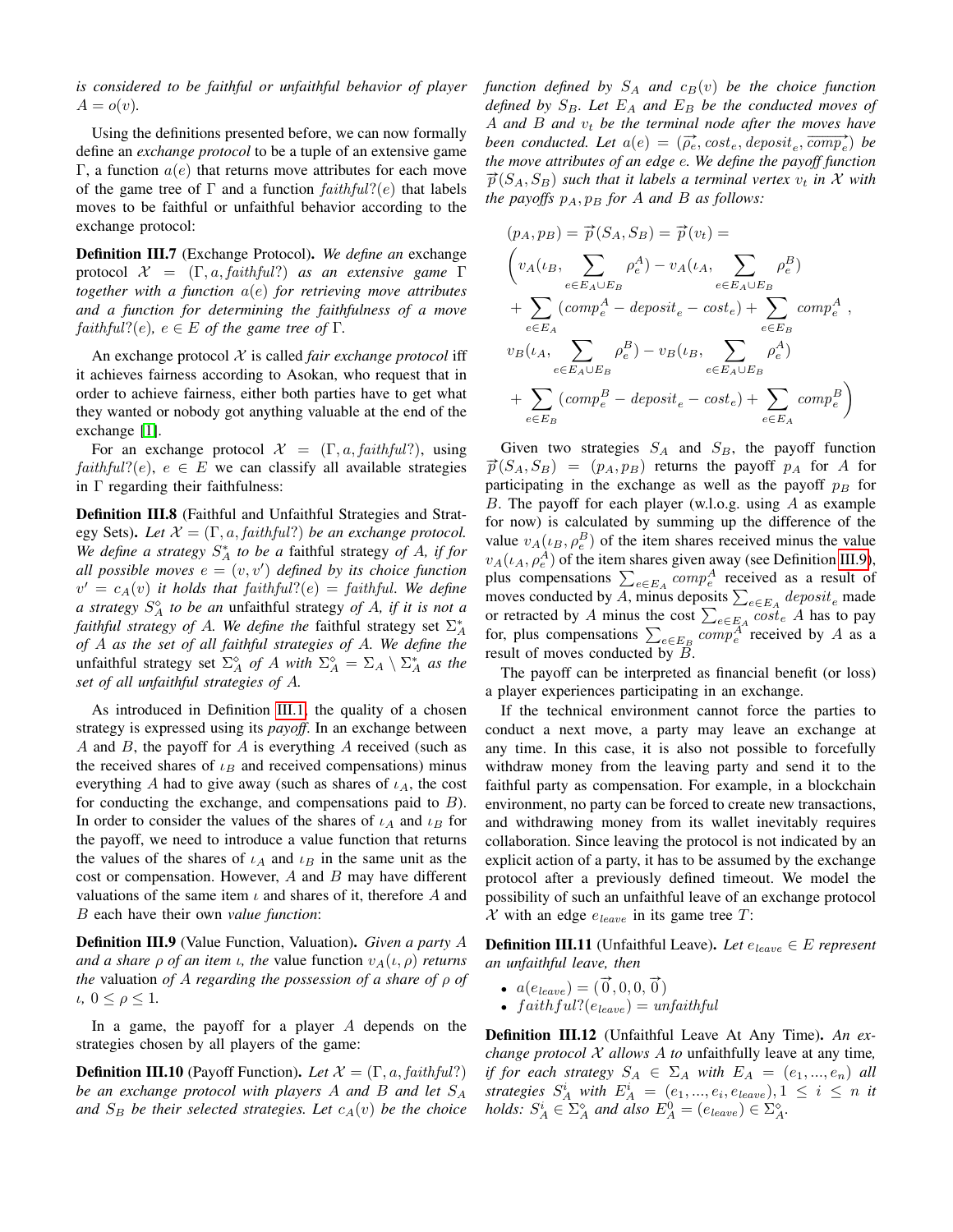Example III.2 (Environment without Unfaithful Leave). *Assuming a situation in which a shoplifter* B *can decide to buy or to steal, but if he steals he will definitely be caught by the police. When getting caught, he can decide to confess or not to confess, but he cannot leave the police station until he decides either to confess or not to confess. This results in a faithful strategy*  $S_B^f$  *with*  $E_B$  =  $(e_{pay})$  *and*  $\triangle$  *unfaithful strategies*  $S_B^{u1}$  with  $E_B$  =  $(e_{\text{steal}}, e_{\text{confess}})$  and  $S_B^{u2}$  with  $E_B = (e_{\text{steal}}, e_{\text{notconfess}})$ . A strategy  $S_B^{u3}$  with  $E_B = (e_{\text{steal}}, e_{\text{leave}})$ , in which B leaves the protocol after *stealing without the decision of confession is not allowed by the environment and therefore*  $S_B^{u3} \notin \Sigma_B$ .

Depending on the environment in which an exchange protocol is used, suffering transaction cost might be inevitable. If transaction cost is non-negligible, we call the exchange protocol to be in an *environment with non-negligible transaction cost*:

Definition III.13 (Environment with non-negligible transaction cost). *Given an exchange protocol* X *represented by game tree*  $T = (V, E, \mathcal{P}, o, \vec{p})$ *. We define* X *to be in an* environment with non-negligible transaction cost *if for all*  $e \in E \setminus e_{leave}$ with  $a(e) = (\overline{\rho_e}$ ,  $cost_e$ ,  $deposit_e$ ,  $\overline{comp_e}$ ):  $cost_e > 0$ .

# IV. COST FAIRNESS

<span id="page-5-0"></span>Cost fairness has already been informally defined by Lohr et al. [\[17\]](#page-8-16). Using the model for exchange protocols described in Section [III,](#page-2-0) we present a formal definition of two notions of cost fairness. *Partial cost fairness* provides a guarantee of cost fairness to one of the two parties involved in the exchange while *full cost fairness* provides the guarantee to both parties.

If an exchange protocol  $X$  achieves partial cost fairness in favor of A, it will provide the guarantee that regardless whether an actual exchange of items took place the possible benefit (or loss) induced by the exchanged items minus potential cost plus potential compensations received will not lead to a loss for  $A$  in total.

<span id="page-5-2"></span>Definition IV.1 (Partial Cost Fairness). *A two-party exchange protocol* X *with players* A *and* B *achieves* Partial Cost Fairness *in favor of* A *iff for any strategy*  $S_B \in \Sigma_B$  *for* B *there exists at least one strategy*  $S_A \in \Sigma_A^*$  *for A such that for*  $\vec{p}(S_A, S_B) = (p_A, p_B)$  *it holds*  $p_A \geq 0$ *.* 

Applying the definition of partial cost fairness in favor of both parties, A and B, an exchange protocol achieves full cost fairness:

<span id="page-5-3"></span>Definition IV.2 (Full Cost Fairness). *A two party exchange protocol* X *with players* A *and* B *achieves* Full Cost Fairness *iff*

- X *achieves Partial Cost Fairness in favor of* A *and*
- X *achieves Partial Cost Fairness in favor of* B*.*

Using Definition [IV.1](#page-5-2) and Definition [IV.2,](#page-5-3) two-party exchange protocols modeled as described in Section [III](#page-2-0) can be assessed regarding cost fairness as it has been asked for in RQ [2.](#page-1-4)

# V. ACHIEVABILITY OF COST FAIRNESS

<span id="page-5-1"></span>If w.l.o.g., B cannot leave the exchange protocol without the approval of the trusted third party due to environmental constraints, an exchange protocol could be designed in such a way that  $B$  can only leave the exchange protocol if  $B$  compensated A for the transaction cost in case that A was behaving faithfully while  $B$  was behaving unfaithfully. This way, an exchange protocol can be designed to always guarantee cost fairness.

<span id="page-5-5"></span>Theorem V.1. *Given a two-party exchange protocol* X *with parties* A *and* B *in an environment with non-negligible transaction cost. If* A *initializes the exchange protocol and* B *can unfaithfully leave at any time, it is not possible to achieve partial cost fairness in favor or* A*.*

*Proof by Contradiction.* We assume that A initializes  $X$  and B can unfaithfully leave at any time. We assume that partial cost fairness in favor of A can be achieved, therefore, accord-ing to Definition [IV.1,](#page-5-2) for any strategy  $S_B$  chosen by B, there must exist a strategy  $S_A$  for A with  $\vec{p}(S_A, S_B) = (p_A, p_B)$ where the payoff of A  $p_A \geq 0$ . Since B can leave X unfaithfully at any time,  $B$  can choose a strategy  $S'_B$  such that  $E_B = (e_{leave})$ . According to Definition [IV.1](#page-5-2) and Definition [III.10,](#page-4-2) there has to be a strategy  $S'_A$  for A such that

$$
p_A = v_A(\iota_B, \sum_{e \in E_A \cup E_B} \rho_e^B) - v_A(\iota_A, \sum_{e \in E_A \cup E_B} \rho_e^A)
$$
  
+ 
$$
\sum_{e \in E_A} (comp_e^A - deposit_e - cost_e) + \sum_{e \in E_B} comp_e^A \ge 0
$$

Since the only move of B is  $e_{leave}$ , B did not share anything to A, therefore  $v_A(\iota_B, \sum_{e \in E_A \cup E_B} \rho_e^B) = 0$ . Since X is a fair exchange protocol, also  $A$  did not share anything to B, so  $v_A(\iota_A, \sum_{e \in E_A \cup E_B} \rho_e^A) = 0$ . Furthermore,  $S'_B$  does not contain any moves causing compensation payouts to  $A$ , therefore  $\sum_{e \in E_B} comp_e^A = 0$ . It remains to show that

<span id="page-5-4"></span>
$$
\sum_{e \in E_A} (comp_e^A - deposit_e - cost_e) \ge 0 \tag{2}
$$

Since  $X$  is assumed to be in an environment with nonnegligible transaction cost and A initialized  $X$  with a move  $e \neq e_{leave}$ , we know that  $\sum_{e \in E_A} cost_e > 0$ . Since the only  $e \neq e_{leave}$ , we know that  $\angle_{e \in E_A} \cos \omega_e > 0$ . Since the only<br>move in  $S'_B$  is  $e_{leave}$  with  $a(e) = (\vec{0}, 0, 0, \vec{0})$ , therefore, in Equation [1,](#page-3-0)  $\sum_{e \in E_B} (degree)$   $= \sum_{P \in \mathcal{P}} comp_e^P$   $= 0$ . Therefore, according to Equation [1,](#page-3-0) it has to hold that  $\sum_{e \in E_A} (degree - \sum_{P \in \mathcal{P}} comp_e^P) \ge 0$ . Hence Equation [2](#page-5-4) can never be satisfied. Therefore, for a strategy  $S'_B$  with  $E_B = (e_{leave})$  there does not exist such a strategy  $S'_A$  such that for  $\vec{p}(S_A, S_B) = (p_A, p_B)$  it holds that  $p_A \geq 0$ , which is a contradiction to the assumption that partial cost fairness can be achieved.  $\Box$ 

Theorem V.2. *Given a two-party fair exchange protocol* X *with parties* A *and* B *using an environment with nonnegligible transaction cost. If* A *and* B *can unfaithfully leave the protocol at any time and moves of* A *and* B *are always*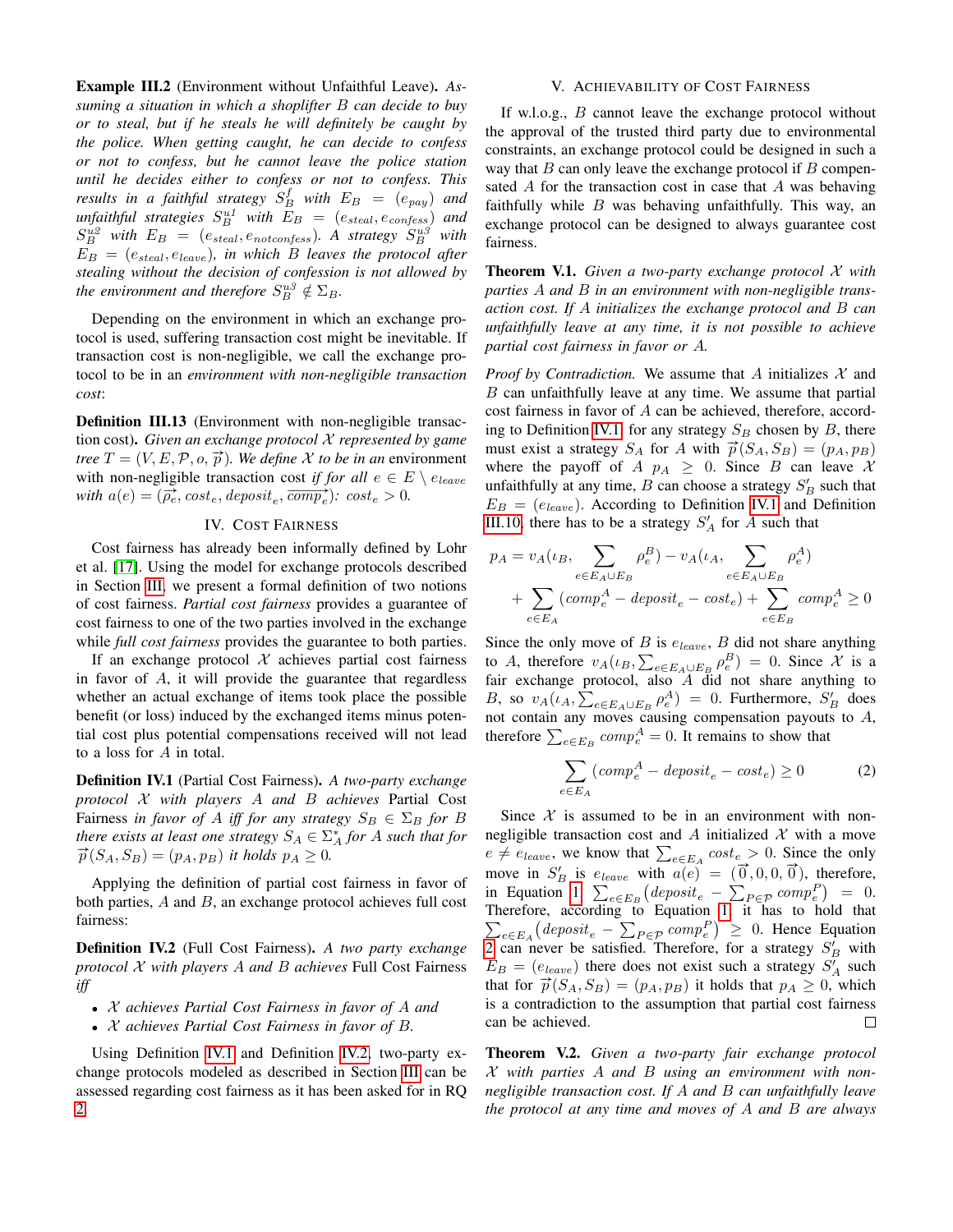*executed sequentially, it is impossible to achieve full cost fairness.*

*Proof.* Since moves of A and B are always executed sequentially, either A or B has to initialize X. If, w.l.o.g., A initializes the protocol and  $B$  can leave unfaithfully, according to Theorem [V.1](#page-5-5) partial cost fairness in favor of A cannot be achieved. Hence, full cost fairness cannot be achieved.  $\Box$ 

#### VI. DISCUSSION

<span id="page-6-0"></span>The main difference of our game-theoretic model of exchange protocols compared with existing models is the consideration of transaction cost and values within the payoff calculation. We argue why consideration of transaction cost and cost fairness is important for the usability and acceptance of exchange protocols, using blockchain-based exchange protocols as an example. We also highlight differences regarding transaction cost and cost fairness between public and private blockchains.

#### *A. Game-Theoretic Model of Exchange Protocols*

In order to answer RQ [1,](#page-1-3) we developed a model for two-party exchange protocols considering transaction cost. In contrast to the formal model presented by Buttyán and Hubaux [\[26\]](#page-8-25), in our model of two-party exchange protocols presented in Section [III,](#page-2-0) we do not consider the actual item but the individual valuations of the items of the parties involved in the exchange for the following reasons: Game theory generally assumes rational players, which try to maximize their own payoff. If  $p_A + p_B < 0$ , at least one player will not have any benefit from the exchange, so they rather would not participate in the exchange at all [\[29\]](#page-8-28). Looking at individual values  $v_A(\iota, \rho^A)$  and  $v_B(\iota, \rho^B)$  for an item  $\iota$  or a share of it, it is possible that both parties may benefit from an exchange at the same time, if the received item has a higher value for the receiving party than the item that has been passed instead (see [\[30\]](#page-8-29): "You must price your information goods according to consumer value, not according to your production cost."). Furthermore, our model also covers additional financial aspects of an exchange, such as cost (decreasing the benefit) or compensations paid to a party (increasing the benefit).

#### *B. Cost Fairness*

Due to the necessity of the existence of a trusted third party in order to achieve fairness in an exchange [\[3\]](#page-8-2), [\[4\]](#page-8-3), potential transaction cost charged by a trusted third party cannot be avoided when fairness according to Asokan [\[1\]](#page-8-0) is required. For this reason, in Section [IV,](#page-5-0) we defined cost fairness, which takes into account transaction cost, but also potential differences in the value of the items to be exchanged and possible compensation payments. With our definitions of partial cost fairness (Definition [IV.1\)](#page-5-2) and full cost fairness (Definition [IV.2\)](#page-5-3) we provide a concept that is applicable for two party-exchange protocols. With the definitions of cost fairness, we provide a possibility to assess fairness of twoparty exchange protocols regarding transaction cost, as asked for in RQ [2.](#page-1-4)

Intentionally, we did not define cost fairness as an extension of fairness, since the concept cannot only be applied for fair exchange protocols but also general exchange protocols (ecommerce as well as in analog world). As there are protocols, which do not (yet) aim for cost fairness while achieving fairness, it might also be desirable to have a protocol that achieves cost fairness but does not need to achieve fairness. We suggest that an exchange protocol should try to achieve both, fairness according to [\[23\]](#page-8-22) and (full) cost fairness.

As long as all parties can be forced to follow the exchange protocol they agreed on and cannot leave it unfaithfully before completing one of the strategies allowed by the protocol, cost fairness can be established by enforcing a compensation payment to the faithful party at the end of the protocol if one party behaves unfaithfully. If a party can unfaithfully leave the exchange, such a compensation payment directly originating from the unfaithful party cannot be enforced. To reduce the amount of unilateral cost in such a case, a compensation mechanism can be used, where all parties deposit some money at the beginning of the exchange protocol, which then can be used by the trusted third party to take the amount required to compensate the faithful party from the deposit of the unfaithful party. However, also the depositing step might raise cost for the faithful party and therefore has to be included in the cost fairness analysis.

# *C. Application of Cost Fairness to Blockchain-based Fair Exchange Protocols*

As the motivation of this work is based on blockchainbased fair exchange protocols, we also want to apply cost fairness to blockchain-based fair exchange protocols. Since there are fundamental differences between public and private blockchains regarding transaction cost, the assessment of cost fairness has to be done differently for public and private blockchains.

*1) Cost Fairness in Public Blockchain-based Fair Exchange Protocols:* In context of public blockchains, transaction cost is accrued in form of fees, which have to be paid per blockchain transaction to incentivize so-called miners in operating and supporting the blockchain infrastructure [\[10\]](#page-8-9). Therefore, for blockchain-based exchange protocols executed on a public blockchain, having transaction cost is inevitable. Furthermore, due to the pseudo-anonymity [\[15\]](#page-8-14) and the distributed nature of a blockchain, parties involved in the exchange can leave the exchange protocol at any time (by stopping to interact, usually assumed after a timeout defined before the protocol starts). Therefore, since both parties of a two-party exchange can leave unfaithfully at any time, according to Theorem [V.1](#page-5-5) it is not possible to achieve partial cost fairness in favor of the party that has to initialize the exchange protocol. At least it is possible to achieve partial cost fairness in favor of the second party, if the initializing party is requested to deposit funds during the initialization move. This compensation can be used by the trusted third party to compensate the other party in case the initializing party behaves unfaithfully. One exam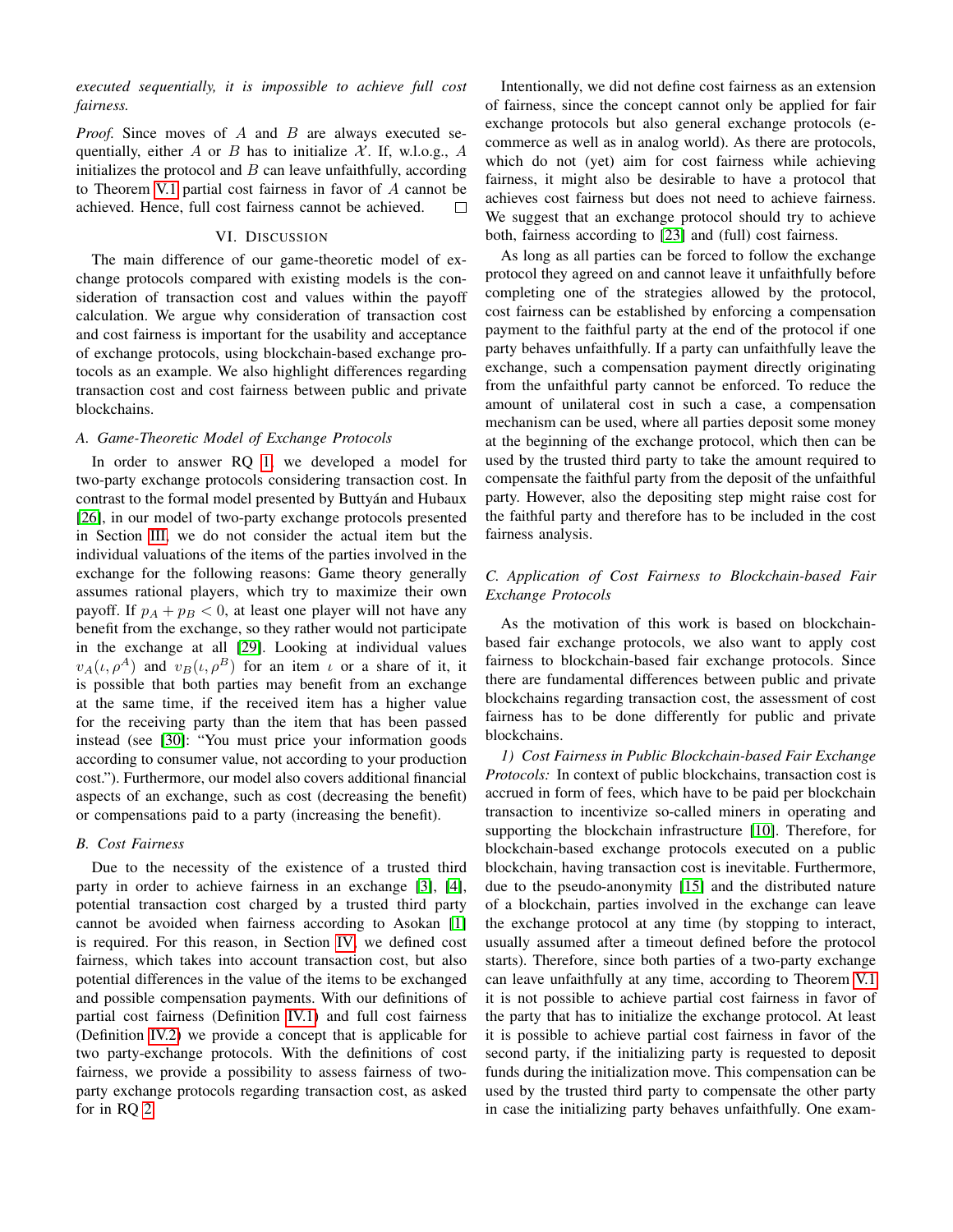ple for a blockchain-based two-party fair exchange protocol implementing a compensation mechanism is SmartJudge [\[8\]](#page-8-7).

For an exemplary assessment of a public blockchain-based two-party fair exchange protocol, we take a detailed look at FairSwap, which is designed for the Ethereum blockchain. The seller initializes the exchange protocol by deploying the smart contract to the blockchain, which is charged with transaction fees of approx.  $1,050,000$  Gas<sup>[7](#page-7-1)</sup>. Since the Ethereum blockchain cannot protect against unfaithful leave, the buyer can leave the protocol right after the seller deployed the contract. Therefore, partial cost fairness in favor of the seller is not achieved, since the payoff is  $(p_{\textit{selfer}}, p_{\textit{burger}})$  =  $(-1050000 Gas, 0).$ 

As shown in Theorem [V.1,](#page-5-5) it is not possible to fix FairSwap to achieve full cost fairness. However, it is possible to reduce cost of the initialization step by creating a *container protocol*, which contains requests a deposit in its initialization move and monitors the behavior of the parties of the contained exchange protocol (e.g., FairSwap) and pays out compensations to the honest party if one party starts to cheat. Alternatively, state channels [\[13\]](#page-8-11) can be used to execute the protocol off-chain and therefore reduces the amount of blockchain transactions and therefore transaction cost to be paid.

In order to allow for public blockchain-based exchange protocols to achieve cost fairness, a change of the blockchain environment is required in which initializing deposits, such as for initializing a container protocol or opening a state channel, is not charged with transaction cost.

Concluded, answering RQ [3,](#page-1-5) it is not possible to achieve full cost fairness on public blockchains with transaction cost, since (at the current state of art) cost is inevitable and one party has to initialize the protocol, and therefore, according to Theorem [V.1,](#page-5-5) partial cost fairness can never be achieved simultaneously in favor of A and B.

*2) Cost Fairness in Private Blockchain-based Fair Exchange Protocols:* In contrast to a public blockchain, a private blockchain only allows access for well-identified participants. Therefore, the risk of, e.g., a grieving attack is considerably lower since a party behaving unfaithfully can be punished by getting ignored on future attempts or the access to the private blockchain can be revoked. Furthermore, a private blockchain does not necessarily come with any means of transaction cost (e.g., Hyperledger Fabric [\[14\]](#page-8-12)), therefore concepts of cost or money are not an inherent part of a private blockchain. In this case, means of financial (or comparable) compensations for provided services or items exchanged is in the responsibility of the implementation of the respective smart contract, implementing the exchange. If means of transaction cost is introduced by such a smart contract, cost fairness can also be assessed like it is done for public blockchains.

However, since the actual operation of the private blockchain network is not necessarily covered by their smart contract applications, also these cost can be taken into account for cost fairness assessment (e.g., cost for servers,

<span id="page-7-1"></span><sup>7</sup>approx. worth about 349.20 USD as of 2021-12-17, see Section [I](#page-0-4)

internet connection, etc.). If however (as it is, e.g., with Quorum Blockchain<sup>[8](#page-7-2)</sup>) the private blockchain comes with a financial concept similar to the one of public blockchains, the blockchain network itself could be extended to provide a compensation service of last resort, which takes care about compensation payouts if neither the actual exchange protocol nor superior container protocols are able to provide cost fairness.

Therefore, we have to incorporate operational cost instead of considering transaction cost for the assessment of cost fairness in order to answer RQ [4.](#page-1-6) Since the choice of the blockchain concept and its implementation is up to the operator(s) of the private blockchain network, they are also free to implement any kind of compensation mechanism, which could be used as compensation of last resort, if inner protocols do not achieve cost fairness.

#### VII. CONCLUSION

<span id="page-7-0"></span>In this work, we have introduced our approach on how to model an exchange protocol using notions from game theory (answering RQ [1\)](#page-1-3). This model can be used as a base for further works for formal analyses of different aspects of twoparty exchange protocols. We used this model to define partial cost fairness and full cost fairness as a desirable property of exchange protocols (answering RQ [2\)](#page-1-4). As major finding, we have shown that cost fairness cannot be achieved on current state-of-the-art blockchains such as Ethereum (answering RQ [3\)](#page-1-5). In private blockchains, which can be designed by the operators, cost fairness can be enabled by allowing for free depositing transactions or even enforced by adding a compensation mechanism as part of the blockchain network (answering RQ [4\)](#page-1-6).

In future work, we want to use our model to compare existing blockchain-based two-party exchange protocols regarding different aspects, such as fairness, cost, cost fairness and game-theoretical strategy equilibria [\[24\]](#page-8-23). Furthermore, we plan to apply state channels to reduce total transaction cost of blockchain-based fair exchange protocols and to allow for a reliable prediction of maximum cost to be covered for the honest party if full cost fairness cannot be achieved, which can be used as a metric for the risk to be taken when joining an exchange. Related to this, we want to introduce another definition of cost fairness, which considers if the transaction cost of an exchange protocol are guaranteed to stay within the prediction. We will name this definition *cost fairness with*  $\epsilon$ , which states if the maximum cost that have to be covered by the honest party if the other party behaves unfaithfully are smaller than  $\epsilon$ . The value of  $\epsilon$  can then also be used to compare worst-case transaction cost between two exchange protocols.

One drawback of our model is that it is limited to two-party exchanges. In order to allow a more general usage, we want to extend our model to allow for  $n$ -party exchanges.

<span id="page-7-2"></span><sup>8</sup>Quorum Blockchain — [https://github.com/ConsenSys/quorum,](https://github.com/ConsenSys/quorum) accessed 2021-12-17